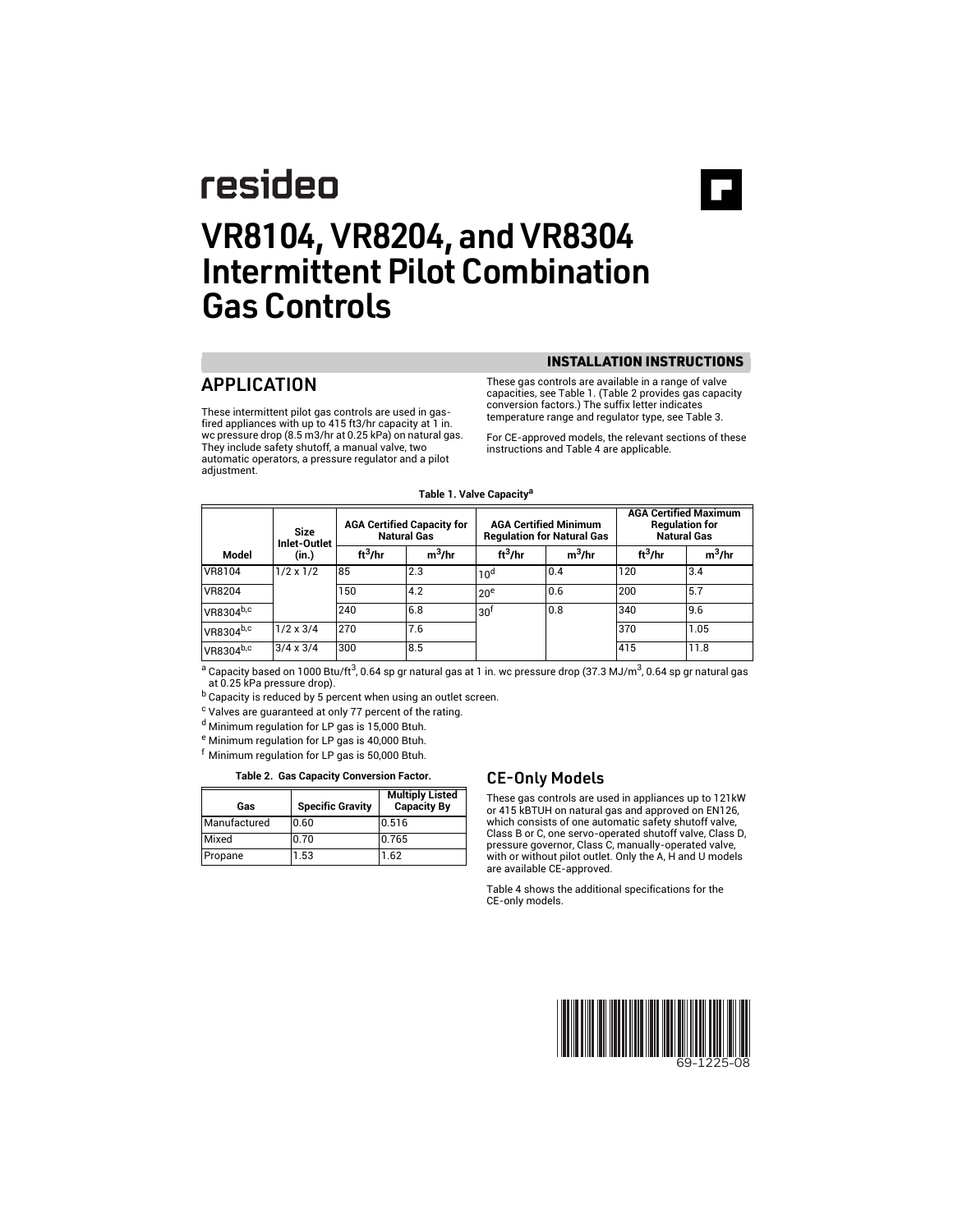| Model No. Suffix<br>Letter | <b>Ambient</b><br><b>Temperature</b><br>Range | Pressure<br><b>Requlator Type</b> |  |
|----------------------------|-----------------------------------------------|-----------------------------------|--|
| А                          | 0°F to 175°F                                  | Standard                          |  |
| C                          | (-18°C to +79°C)                              | Step-opening                      |  |
| H                          |                                               | Slow-opening                      |  |
| Ua                         |                                               | Nonregulating<br>(on-off)         |  |
| К                          | $-40^{\circ}$ F to $+175^{\circ}$ F           | Slow-opening                      |  |
| M                          | (-40°C to +79°C)                              | Standard                          |  |
| P                          |                                               | Step-opening                      |  |
| Q                          |                                               | Two-Stage                         |  |
| R                          |                                               | Convertible                       |  |

#### **Table 3. Model Number Suffix Letter Designation.**

a Available only on CE VR8204 models.

| Table 4. VR8204A, H/VR8304A, H, U CE. |  |
|---------------------------------------|--|
|                                       |  |

| <b>Specifications</b>                                                                            | VR8204A, H (CE Model Only)                                                                                                                   | VR8304A,H (CE Model Only)                                                                                      |  |  |  |
|--------------------------------------------------------------------------------------------------|----------------------------------------------------------------------------------------------------------------------------------------------|----------------------------------------------------------------------------------------------------------------|--|--|--|
|                                                                                                  |                                                                                                                                              |                                                                                                                |  |  |  |
| Main valve connections (If NPT,<br>the valves must be serviced by<br>the appliance manufacturer. | 1/2 in. ISO, 7/1 internal thread (BSP,<br>NPT.                                                                                               | 1/2 in., 3/4 in. ISO, 7/1 internal thread (BSP,<br>PL) or $1/2$ in., 3/4 in. NPT.                              |  |  |  |
| Valve Classification                                                                             | $B + D$                                                                                                                                      | $C + D$                                                                                                        |  |  |  |
| Capacity (1kW = 3.41BTUH)                                                                        | 29 kW at 2.5 mBar<br>43 kW at 5.0 mBar                                                                                                       | for 1/2 in., 70 kW at 2.5 mBar<br>99 kW at 5.0 mBar.<br>For 3/4 in., 87 kW at 2.5 mBar:<br>121 kW at 5.0 mBar. |  |  |  |
| <b>Supply Voltage</b>                                                                            | 24 Vac. 50/60 Hz.                                                                                                                            |                                                                                                                |  |  |  |
| Flanges                                                                                          | None.                                                                                                                                        |                                                                                                                |  |  |  |
| Closing time                                                                                     | Less than 1 second.                                                                                                                          |                                                                                                                |  |  |  |
| <b>Opening Time</b>                                                                              | Standard opening (A): less than 2 seconds.<br>Slow opening (H): less than 6 seconds.<br>Special fast opening (U): less than 1 second.        |                                                                                                                |  |  |  |
| Suited for gas families                                                                          | 2H. 2L. and 3.                                                                                                                               |                                                                                                                |  |  |  |
| <b>Outlet Press Range</b><br>(Except unregulated models)                                         | Natural gas: 7.5 to 12.5 mBar (3 to 5 in. wc).<br>Natural gas: 12.5 to 17.5 mBar (5 to 7 in. wc).<br>LP gas: 20 to 30 mBar (8 to 12 in. wc). |                                                                                                                |  |  |  |
| Manually operated valve<br>operations                                                            | 10,000 cycles for manual valves; 200,000 cycles for automatic valves.                                                                        |                                                                                                                |  |  |  |
| Ambient temperature range                                                                        | -20°C to +70°C (-4°F to +158°F).                                                                                                             |                                                                                                                |  |  |  |
| Maximum inlet pressure                                                                           | 60 mBar (24 in. wc).                                                                                                                         |                                                                                                                |  |  |  |
| Screen                                                                                           | Fine mesh on inlet                                                                                                                           |                                                                                                                |  |  |  |
| Pilot connection <sup>a</sup>                                                                    | M11 x 1 for 6 mm outside diameter tube.                                                                                                      |                                                                                                                |  |  |  |
| Ground terminal <sup>a</sup>                                                                     | $6.3$ mm.                                                                                                                                    |                                                                                                                |  |  |  |
| Pressure taps <sup>a</sup>                                                                       | 9 mm OD for both inlet and outlet.                                                                                                           |                                                                                                                |  |  |  |
| Approval                                                                                         | CE-0063AU1215.                                                                                                                               |                                                                                                                |  |  |  |

a The VR8204U uses standard U.S. construction. Inlet and outlet ports are 1/2 in. NPT, and the pilot connection is the<br>standard 7/16 in. thread for a 1/4 in. pilot tube. European-style inlet and outlet pressure taps are av

# **CAUTION Equipment Damage Hazard.**

**Improper use can damage equipment.** Read the instructions before use. This control must be installed in accordance with the rules in force.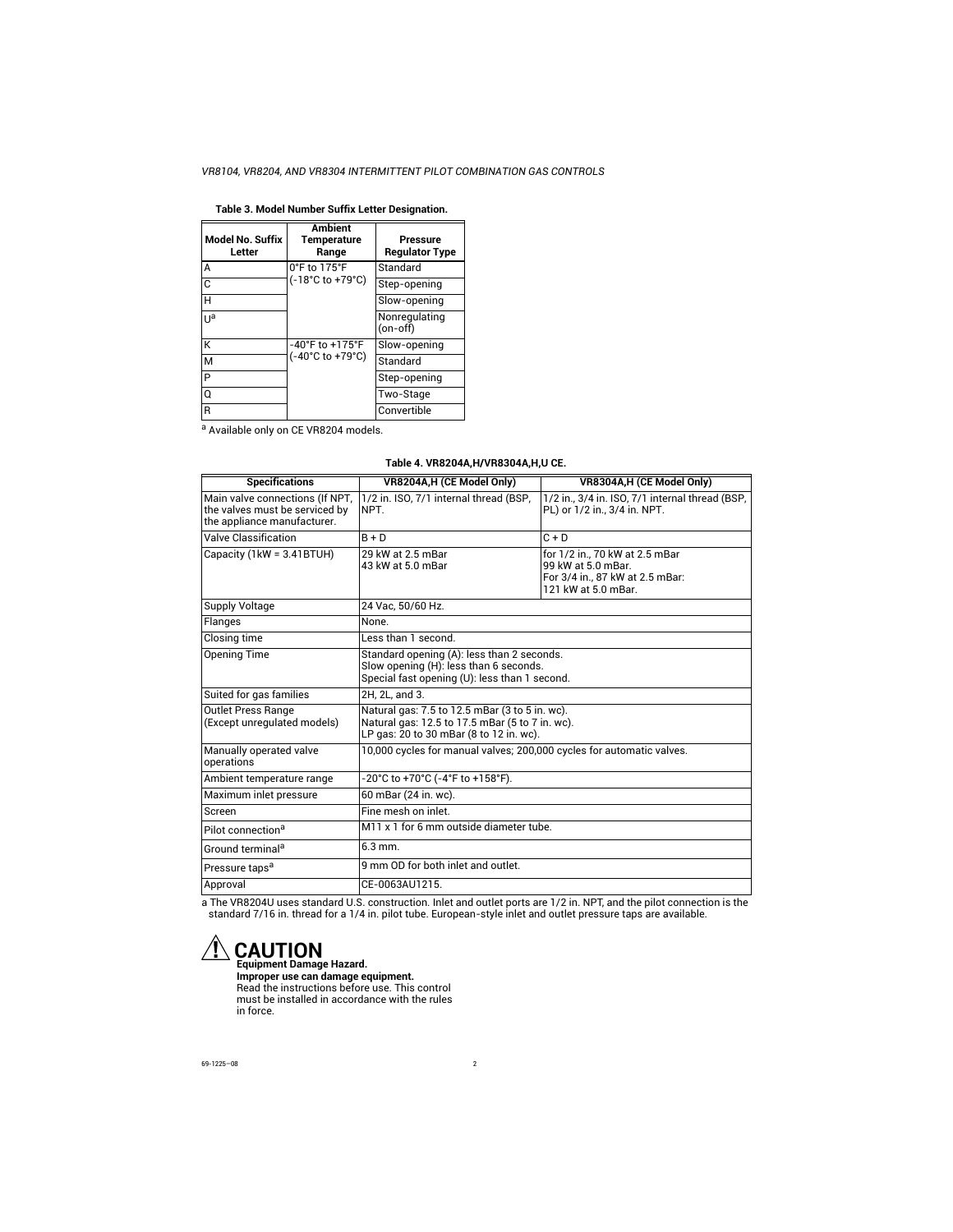# **SPECIFICATIONS**

**Body Pattern:** Straight through; see Table 1 for inlet and outlet size.

#### **Electrical Ratings:**

Voltage and Frequency: 24 Vac, 60 Hz. Current Draw: 0.5A with both operators energized.

**Capacity:** See Table 1.

**Conversion:** Use conversion factors in Table 2 to convert capacities for other gases.

**Regulation Range:** See Table 1.

**Natural-LP Gas Conversion Kits:** See Table 5.

**Table 5. Natural-LP Gas Conversion Kits.**

<span id="page-2-0"></span>

| Model No.<br><b>Suffix Letter</b> | <b>Kit to Convert</b><br><b>Natural Gas to LP</b> | <b>Kit to Convert LP</b><br>to Natural Gas |  |
|-----------------------------------|---------------------------------------------------|--------------------------------------------|--|
| <b>H, K, M</b>                    | 393691                                            | 394588                                     |  |
| P                                 | Not field<br>convertible.                         | Not field<br>convertible.                  |  |
| O                                 | 396021                                            | 396025                                     |  |
| R                                 | Not required,<br>convertible valve.               | Not required,<br>convertible valve.        |  |

#### **Pipe Adapters:**

Angle and straight adapters available for 3/8-, 1/2- and 3/4-in. pipe. See Table 6. Flange kits include one flange with attached O-ring, four mounting screws, a 9/64 in. hex wrench and instructions.

#### **Approvals:**

American Gas Association Design Certificate: L2025006. Canadian Gas Association Design Certificate: L2025006. Australian Gas Association Design Certificate: 4214. Approved for Delta C applications. European Community (CE) Certificate: Pending.

# PLANNING THE INSTALLATION



**Fire or Explosion Hazard. Can cause property damage, severe injury, or death.**

Follow these warnings exactly:

- 1. Plan the installation as outlined below.
- 2. Plan for frequent maintenance as described in the Maintenance section.

# **Table 6. Flange Adapter Part Numbers.**

| Inlet/Outlet           |                              | Part Number <sup>a,b</sup>   |                           |  |  |
|------------------------|------------------------------|------------------------------|---------------------------|--|--|
| Pipe Size (in.<br>NPT) | <b>Flange</b><br><b>Type</b> | <b>Without Hex</b><br>Wrench | <b>With Hex</b><br>Wrench |  |  |
| 3/8                    | Straight                     | 393690-1                     | 393690-11                 |  |  |
| 3/8                    | Elbow                        | 393690-2                     | 393690-12                 |  |  |
| 1/2                    | Straight                     | 393690-6                     | 393690-16                 |  |  |
| 1/2                    | Elbow                        | 393690-3                     | 393690-13                 |  |  |
| 3/4                    | Straight                     | 393690-4                     | 393690-14                 |  |  |
| 3/4                    | Elbow                        | 393690-5                     | 393690-15                 |  |  |

a Flange kits include one flange, one O-ring and four mounting screws.

<sup>b</sup> Do not use flanges on control models with 3/4 in. inlet and 3/4 in. outlet. On models with 1/2 in. inlet and 3/4 in. outlet, use flanges only on the 1/2 in. inlet side.

Heavy demands are made on the controls when intermittent pilot systems are used on central heating equipment in barns, greenhouses, and commercial properties and on heating appliances such as commercial cookers, agricultural equipment, industrial heating equipment and pool heaters.

Special steps may be required to prevent nuisance shutdowns and control failure due to frequent cycling, severe environmental conditions related to moisture, corrosive chemicals, dust or excessive heat. These applications require Home and Building Control Engineering review; contact your Resideo Sales Representative for assistance.

Review the following conditions that can apply to your specific installation and follow the precautions suggested.

## Frequent Cycling

This control is designed for use on appliances that typically cycle three to four times an hour only during the heating season. In year-around applications with greater cycling rates, the control can wear out more quickly. Perform a monthly checkout.

## Water or Steam Cleaning

If a control gets wet, replace it. If the appliance is likely to be cleaned with water or steam, protect (cover) the control and wiring from water or steam flow. Mount the control high enough above the bottom of the cabinet so it does not get wet during normal cleaning procedures.

# High Humidity or Dripping Water

Dripping water can cause the control to fail. Never install an appliance where water can drip on the control. In addition, high ambient humidity can cause the control to corrode and fail. If the appliance is in a humid atmosphere, make sure air circulation around the control is adequate to prevent condensation. Also, regularly check out the system.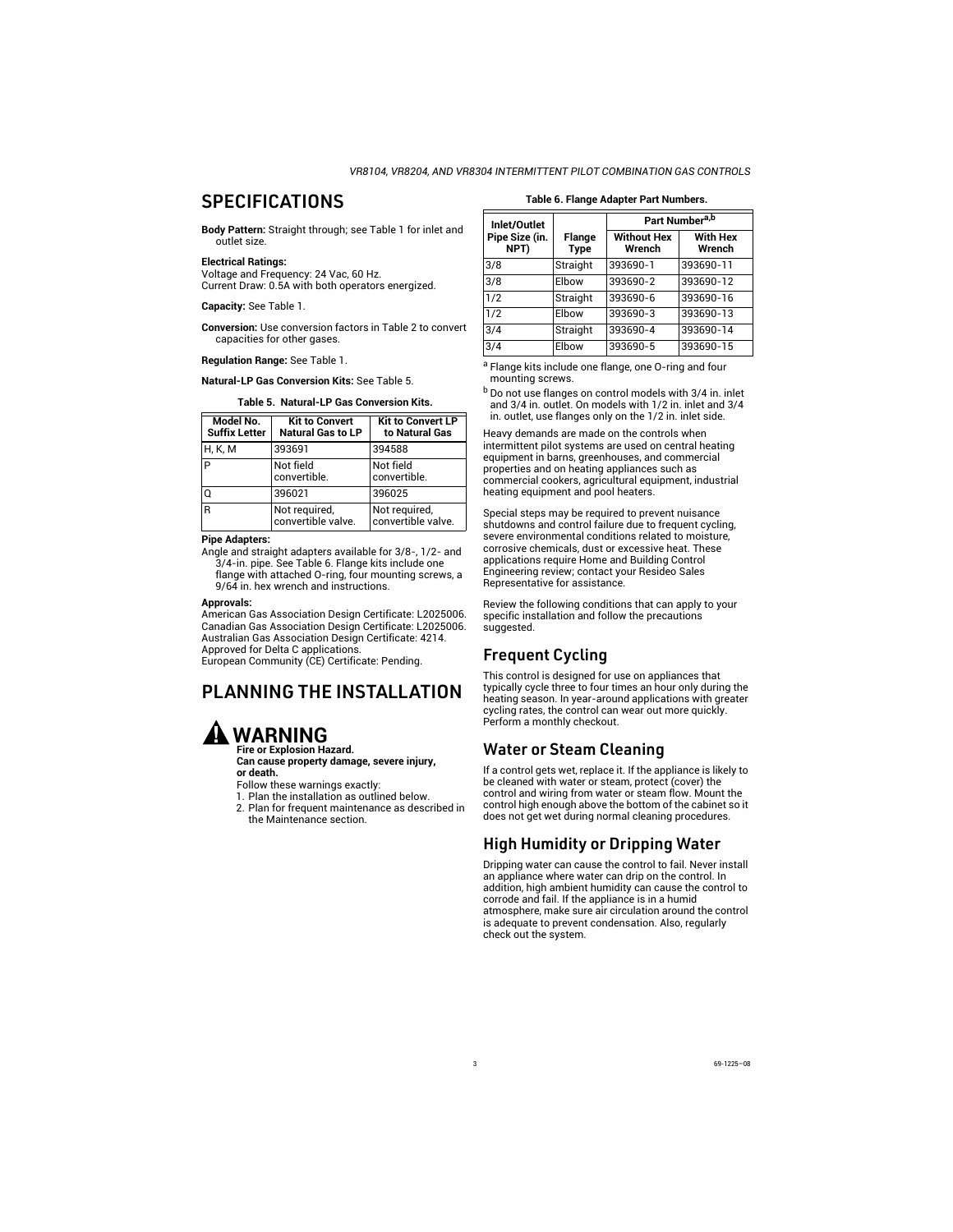## Corrosive Chemicals

Corrosive chemicals can attack the control, eventually causing a failure. If chemicals are used for routine cleaning, avoid contact with the control. Where chemicals are suspended in air, as in some industrial or agricultural applications, protect the control with an enclosure.

## Dust or Grease Accumulation

Heavy accumulations of dust or grease can cause the control to malfunction. Where dust or grease can be a problem, provide covers for the control to limit contamination.

## Heat

Excessively high temperatures can damage the control. Make sure the maximum ambient temperature at the control does not exceed the rating of the control. If the appliance operates at very high temperatures, use insulation, shielding, and air circulation, as necessary, to protect the control. Proper insulation or shielding should be provided by the appliance manufacturer; verify proper air circulation is maintained when the appliance is installed.

# INSTALLATION

## When Installing this Product...

- **1.** Read these instructions carefully. Failure to follow them could damage the product or cause a hazardous condition.
- **2.** Check the ratings given in the instructions and on the product to make sure the product is suitable for your application.
- **3.** Installer must be a trained, experienced service technician.
- **4.** After installation is complete, check out product operation as provided in these instructions.

# **WARNING**

#### **Fire or Explosion Hazard. Can cause property damage, severe injury or death.**

Follow these warnings exactly:

- 1. Disconnect power supply before wiring to prevent electrical shock or equipment damage.
- 2. To avoid dangerous accumulation of fuel gas, turn off the gas supply at the appliance service valve before starting installation, and perform Gas Leak Test after installation is complete.
- 3. Do not bend pilot tubing at gas control or pilot burner after compression fitting is tightened, or gas leakage at the connection can result.
- 4. Always install a sediment trap in the gas supply line to prevent contamination of the gas control.
- 5. Do not force the gas control knob. Use only your hand to turn the gas control knob. Never use any tools. If the gas control knob will not operate by hand, the gas control should be replaced by a qualified service technician. Force or attempted repair may result in fire or explosion.



#### **Can burn out valve coil terminals.** Never apply a jumper across (or short) the valve coil terminals, even temporarily.

Follow the appliance manufacturers instructions if available; otherwise, use these instructions as a guide.

#### *IMPORTANT*

*These gas controls are shipped with protective seals over the inlet and outlet tappings. Do not remove the seals until ready to install adapters or connect the piping.*

## Converting Gas Control from Natural Gas to LP Gas (or LP Gas to Natural Gas)

# **WARNING**

**Fire Or Explosion Hazard. Can cause property damage, severe injury or death.**

- 1. Do not attempt to convert step-opening models (suffix letter P).
- 2. Always change the main and pilot burner orifices when converting from natural to LP gas or from LP to natural gas. Carefully follow appliance manufacturer specifications and instructions to assure proper appliance conversion.
- 3. Gas controls are factory-set for natural (and manufactured) or LP gas. Do not attempt to use a gas control set for natural (manufactured) gas on LP gas, or a gas control set for LP gas on natural (manufactured) gas.

Controls with standard, slow-opening, and two-stage regulators (model numbers with suffix H, K, M, or Q) can be converted from one gas to the other with a conversion kit (ordered separately). See [Table 5](#page-2-0) for the correct conversion kit.

## Convertible Pressure Regulators

Controls with suffix letter R are convertible pressure regulator models. They can be converted from natural gas to LP gas or from LP gas to natural gas without a conversion kit.

Before converting the control from one gas to another, check the control label and the appliance manufacturer's rating plate to determine if the pressure regulator setting (factory set) will meet the appliance manifold requirements after conversion.

NOTE: Convertible pressure regulator models (suffix letter R) do not have field-adjustable regulators.

If the factory pressure regulator setting meets the appliance manifold requirement, convert the control as follows:

- **1.** Remove the pressure regulator cap, Fig. 1.<br>**2.** Invert the cap so that the letters appear the
- **2.** Invert the cap so that the letters appear that represent the gas type appropriate for the appliance. NAT for natural manufactured gas, LP for liquid petroleum gas.
- **3.** Replace the cap and tighten firmly.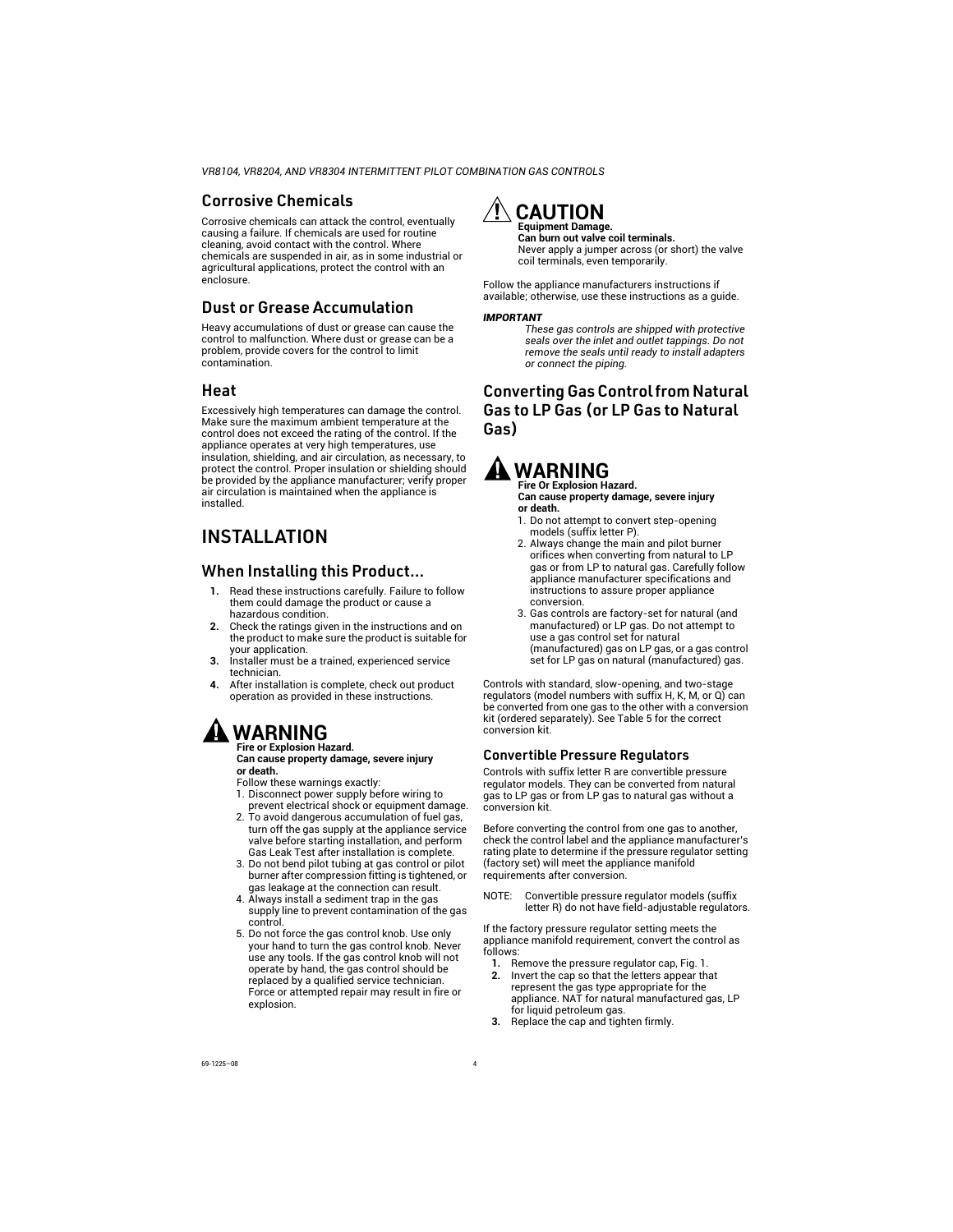

**Fig. 1. Top view of convertible pressure regulator cap.**

## Install Adapters To Control

If adapters are being installed on the control, mount them as follows:

#### Flanges

- **1.** Choose the appropriate flange for your application.
- **2.** Remove the seal over the gas control inlet or outlet.
- **3.** Make sure that the O-ring is fitted in the groove of the flange. If the O-ring is not attached or is missing, do not use the flange.
- **4.** With the O-ring facing the control, align the screw holes on the gas control with the holes in the flange. Insert and tighten the screws provided with the flange. See Fig. 2. Tighten the screws to 25 inch-pounds of torque to provide a gas-tight seal.

## Bushings

- **1.** Remove the seal over the control inlet or outlet.
- **2.** Apply a moderate amount of good quality pipe compound to the bushing, leaving two end threads bare. On an LP installation, use compound that is resistant to LP gas. Do not use Teflon tape.
- **3.** Insert the bushing in the control and carefully thread the pipe into the bushing until tight.

Complete the instructions below for installing the piping, installing the control, connecting the pilot gas tubing and the wiring. Make sure the leak test you perform on the control after completing the installation includes leak testing the adapters and screws. If you use a wrench on the valve after the flanges are installed, use the wrench only on the flange, not on the control. See Fig. 5.



**Fig. 2. Firmly fasten flange to valve, but do not overtighten screws.**

#### Location

The combination gas control is mounted in the appliance vestibule on the gas manifold. If this is a replacement application, mount the gas control in the same location as the old control.

Locate the combination gas control where it cannot be affected by steam cleaning, high humidity, or dripping water, corrosive chemicals, dust or grease accumulation or excessive heat. To assure proper operation, follow these guidelines:

- Locate gas control in a well-ventilated area.
- Mount gas control high enough above cabinet bottom to avoid exposure to flooding or splashing water.
- Assure the ambient temperature does not exceed the ambient temperature ratings for each component.
- Cover gas control if appliance is cleaned with water. steam, or chemicals or to avoid dust and grease accumulation.
- Avoid locating gas control where exposure to corrosive chemical fumes or dripping water are likely.

# Install Piping to Control

All piping must comply with local codes and ordinances or with the National Fuel Gas Code (ANSI Z223.1, NFPA No. 54), whichever applies. Tubing installation must comply with approved standards and practices.

- **1.** Use new, properly reamed pipe that is free from chips. If tubing is used, make sure the ends are square, deburred and clean. All tubing bends must be smooth and without deformation.
- **2.** Run pipe or tubing to the control. If tubing is used, obtain a tube-to-pipe coupling to connect the tubing to the control.
- **3.** Install a sediment trap in the supply line to the control. See Fig. 3.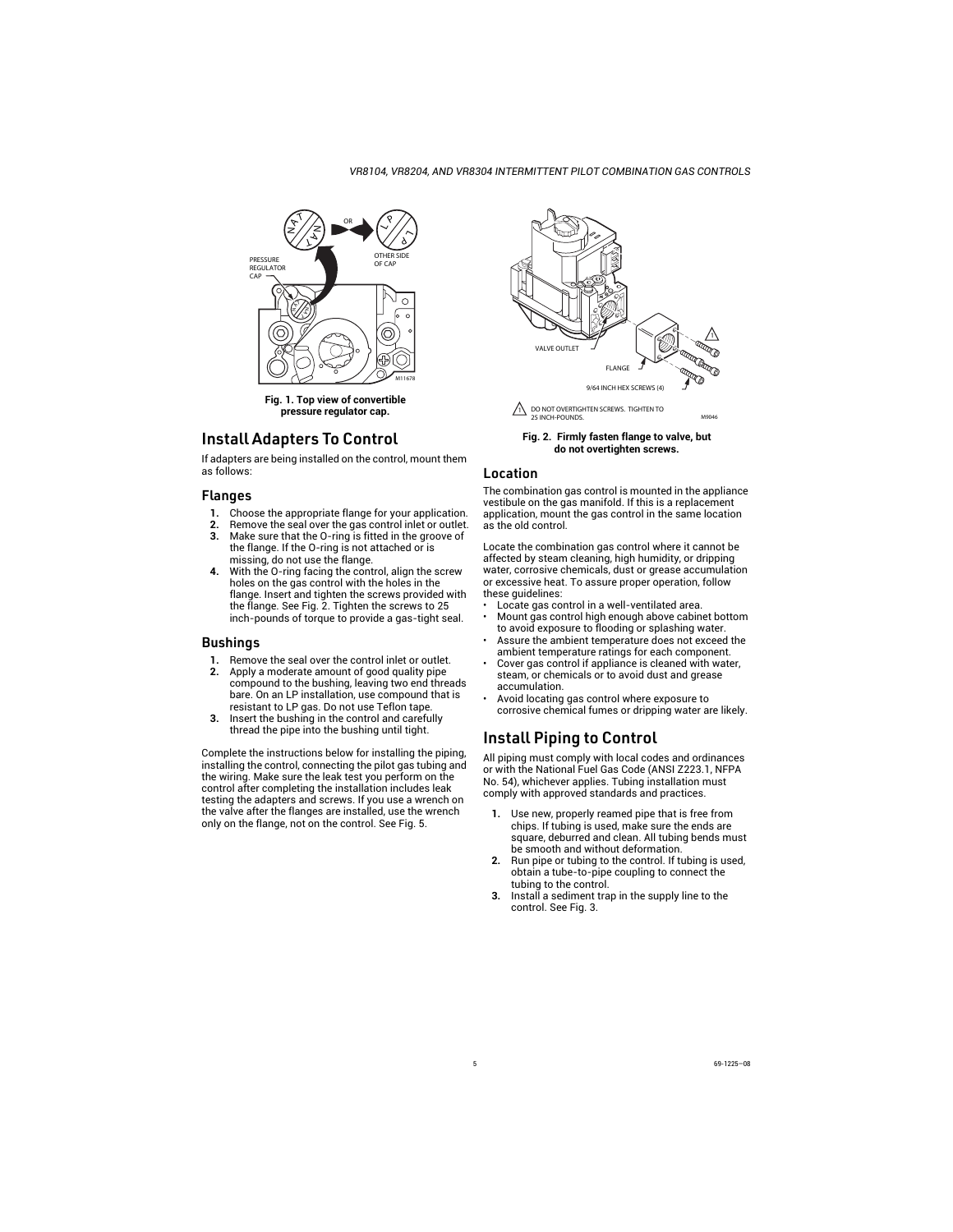

M3077 2 CAUTION: SHUT OFF THE MAIN GAS SUPPLY BEFORE REMOVING END CAP TO PREVENT GAS FROM FILLING THE WORK AREA. TEST FOR GAS LEAKAGE WHEN INSTALLATION IS COMPLETE.

#### **Fig. 3. Sediment trap installation.**

## Install Control

- **1.** Mounted 0 to 90 degrees in any direction, including vertically, from the upright position of the gas control knob.
- **2.** Mount so the gas flow is in the direction of the arrow on the bottom of the control.
- **3.** Thread the pipe the amount shown in Table 7 for insertion into control or adapters. Do not thread pipe too far. Valve distortion or malfunction can result if the pipe is inserted too deeply.

| Pipe<br>Size | <b>Thread Pipe</b><br>this Amount | <b>Maximum Depth Pipe can be</b><br><b>Inserted into Control</b> |
|--------------|-----------------------------------|------------------------------------------------------------------|
| 3/8          | 9/16                              | 3/8                                                              |
| 1/2          | 3/4                               | 1/2                                                              |
| 3/4          | 13/16                             | 3/4                                                              |

#### **Table 7. NPT Pipe Thread Length (in.).**

- **4.** Apply a moderate amount of good quality pipe compound (do not use Teflon tape) only to the pipe, leaving two end threads bare. On LP installations, use a compound resistant to LP gas. See Fig. 4.
- **5.** Remove the seals over the control inlet and outlet if necessary.
- **6.** Connect the pipe to the control inlet and outlet. Use a wrench on the square ends of the control. If a flange is used, place the wrench on the flange rather than on the gas control. Refer to Fig. 5 and 6.

## Connect Pilot Gas Tubing

- **1.** Cut tubing to the desired length and bend as necessary for routing to the pilot burner. Do not make sharp bends or deform the tubing. Do not bend the tubing at the gas control after the compression nut is tightened, because this can result in gas leakage at the connection.
- **2.** Square off and remove burrs from the end of the tubing.
- **3.** Unscrew the brass compression fitting from the pilot outlet (Fig. 6). Slip the fitting over the tubing and slide out of the way. See Fig. 7.
- NOTE: When replacing a control, cut off the old compression fitting and replace with the compression fitting provided on the combination gas control. Never use the old compression fitting because it may not provide a gas-tight seal.
	- **4.** Push the tubing into the pilot gas tapping on the outlet end of the control until it bottoms. While holding the tubing all the way in, slide the fitting into place and engage the threads; then turn until finger tight. Tighten one more turn with a wrench. but do not overtighten.
	- **5.** Connect the other end of the tubing to the pilot burner according to the pilot burner manufacturer's instructions.





THREAD PIPE THE AMOUNT SHOWN IN TABLE FOR INSERTION INTO GAS CONTROL

APPLY A MODERATE AMOUNT OF PIPE COMPOUND TO PIPE ONLY (LEAVE TWO END THREADS BARE). M3075B

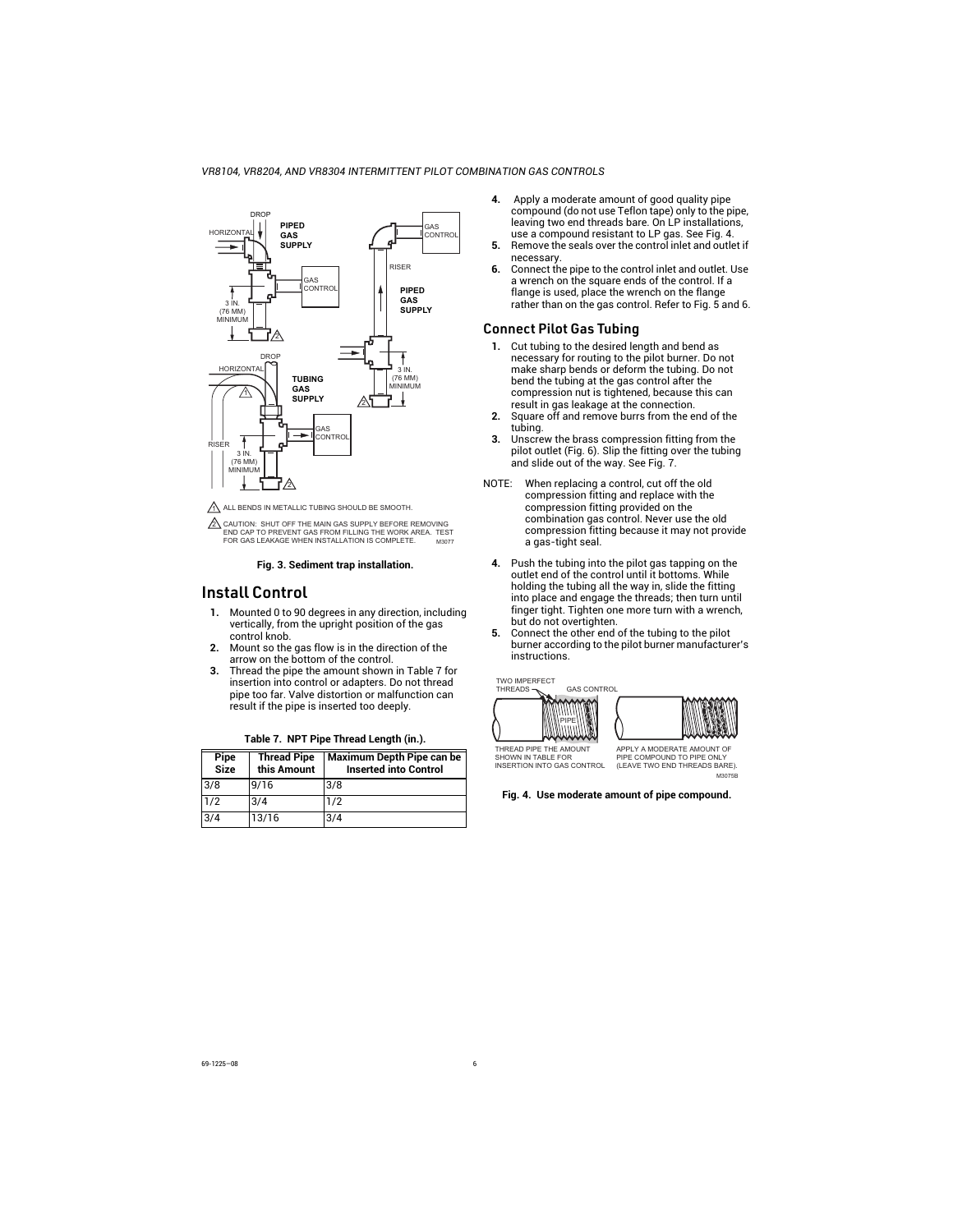









**Fig. 7. Always use new compression fitting.**

## Wiring

Follow the wiring instructions furnished by the appliance manufacturer, if available, or use the general instructions provided below. When these instructions differ from the appliance manufacturer, follow the appliance manufacturer instructions.

All wiring must comply with applicable electrical codes and ordinances.

Disconnect power supply before making wiring connections to prevent electrical shock or equipment damage.

- **1.** Check the power supply rating on the gas control and make sure it matches the available supply. Install a transformer, thermostat and other controls as required.
- **2.** Connect control circuit to the gas control terminals. See Fig. 8.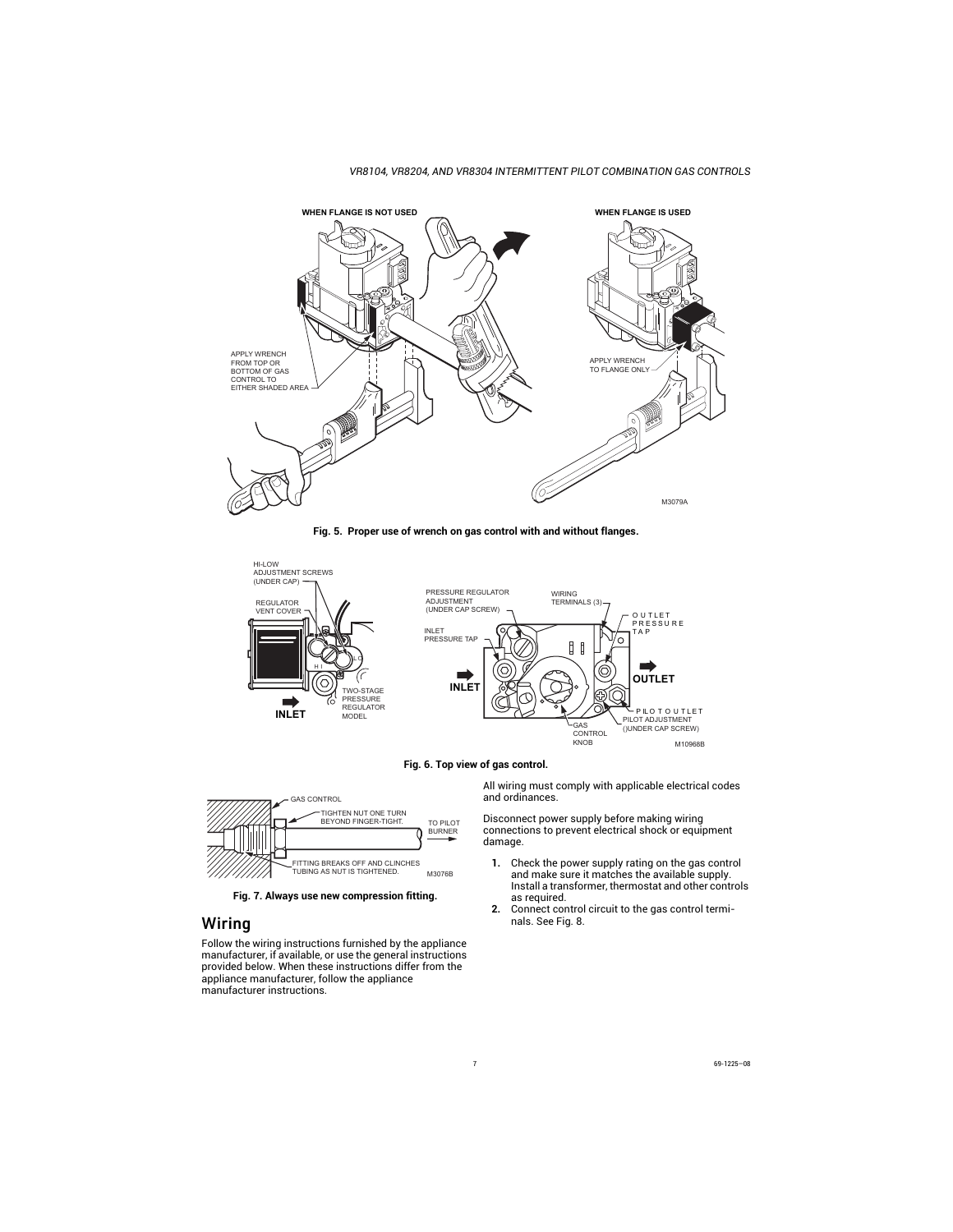

**Fig. 8. Typical wiring connections for 24 volt control in intermittent ignition system with S8600.**

# STARTUP AND CHECKOUT

## **WARNING Fire or Explosion Hazard.**

**Can cause property damage, severe injury or death.**

- 1. Do not force the gas control knob on the appliance. Use only your hand to turn the gas control knob. Never use any tools.
- 2. If the knob does not operate by hand, the control should be replaced by a qualified service technician.

## Gas Control Knob Settings

Gas control knob settings are as follows: OFF: Prevents pilot and main gas flow through the control.

ON: Permits gas to flow into the control body. Under control of the thermostat and intermittent pilot module, gas can flow to the pilot and main burners.

NOTE: Controls are shipped with the gas control knob in the ON position.

## Turn On System

Rotate the gas control knob counterclockwise  $\curvearrowleft$  to ON.

## Turn On Main Burner

Follow appliance manufacturer instructions or turn up thermostat to call for heat.

## Perform Gas Leak Test

# **WARNING**

#### **Fire or Explosion Hazard. Can cause property damage, severe injury or death.**

Perform Gas Leak Test every time work is done on a gas system.

#### *IMPORTANT*

*Do not spray soap and water solution on the gas control. Do not use an excessive amount of soap and water solution to perform the gas leak test. These can damage the control.*

#### Gas Leak Test

- **1.** Paint pipe connections upstream of the gas control with rich soap and water solution. Bubbles indicate a gas leak.
- **2.** If a leak is detected, tighten the pipe connections.
- **3.** Light the main burner. Stand clear of the main burner while lighting to prevent injury caused from hidden leaks that could cause flashback in the appliance vestibule.
- **4.** With the main burner in operation, paint the pipe joints (including adapters) and the control inlet and outlet with rich soap and water solution.
- **5.** If another leak is detected, tighten the adapter screws, joints, and pipe connections.
- **6.** Replace the part if a leak cannot be stopped.

## Check and Adjust Pilot Flame

The pilot flame should envelop 3/8 to 1/2 in. (10 to 13 mm) of the tip of the igniter-sensor. See Fig. 9. If the pilot flame is small or lazy, the inlet gas pressure may be too low, or the pilot orifice may be partially clogged. Check and repair as necessary. If the pilot flame is hard and noisy, the inlet gas pressure may be too high. The gas control has a pilot adjustment mechanism to reduce the pilot flow if necessary. If pilot adjustment is necessary, proceed as follows:

- **1.** Remove pilot adjustment cover screw. See Fig. 6.<br>**2.** The pilot adjustment is shipped at the full pilot ga
- **2.** The pilot adjustment is shipped at the full pilot gas flow rate. Turn the inner adjustment screw clockwise  $\bigcap$  if the inlet pressure is too high. Turn the inner adjustment screw clockwise / to decrease or counterclockwise  $\curvearrowleft$  to increase pilot flame.
- **3.** Replace the cover screw after the adjustment to prevent gas leakage.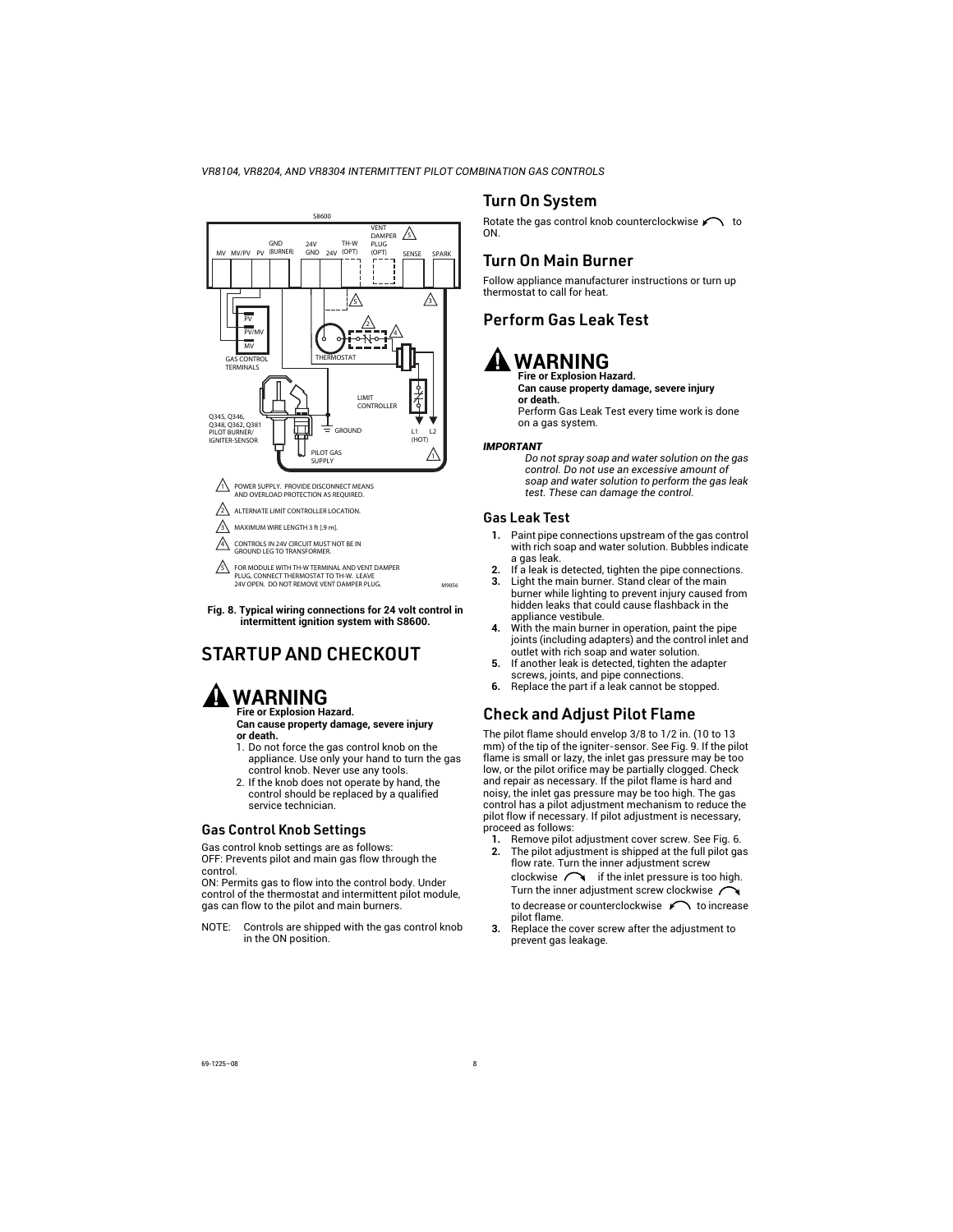

**Fig. 9. Proper flame adjustment.**

## Check and Adjust Gas Input and Burner Ignition

#### *IMPORTANT*

- *1. Do not exceed input rating stamped on appliance nameplate, or manufacturer's recommended burner orifice pressure for size orifice(s) used. Make certain primary air supply to main burner is properly adjusted for complete combustion. Follow appliance manufacturer instructions.*
- *2. IF CHECKING GAS INPUT BY CLOCKING GAS METER: Make certain there is no gas flow through the meter other than to the appliance being checked. Other appliances must remain off with the pilots extinguished (or deduct their consumption from the meter reading). Convert flow rate to Btuh as described in form 70-2602, Gas Controls Handbook, and compare to Btuh input rating on appliance nameplate.*
- *3. IF CHECKING GAS INPUT WITH MANOMETER: Make sure the gas control knob is in the OFF position before removing outlet pressure tap plug to connect manometer (pressure gauge). Also move the gas control knob to the OFF position when removing the gauge and replacing the plug. Before removing inlet pressure tap plug, shut off gas supply at the manual valve in the gas piping to the appliance or, for LP, at the tank. Also shut off gas supply before disconnecting manometer and replacing plug. Repeat Gas Leak Test at plug with main burner operating.*
- NOTE: Check the inlet pressure before adjusting the pressure regulator.

#### Standard and Slow-Opening (H, K and M) Models

- **1.** Carefully check the main burner lightoff. Make sure that the main burner lights smoothly and that all ports remain lit.
- **2.** Check the full rate manifold pressure listed on the appliance nameplate. Gas control full rate outlet pressure should match this rating.
- **3.** With main burner operating, check the control flow rate using the meter clocking method or check pressure using a manometer connected to the outlet pressure tap on the control. See Fig. 6.
- **4.** If necessary, adjust the pressure regulator to match the appliance rating. See Tables 8A and 8B for factory-set nominal outlet pressure and adjustment range.
- a. Remove the pressure regulator adjustment cap screw.
- b. Using a screwdriver, turn the inner adjustment screw (Fig. 6) clockwise  $\curvearrowright$  to increase or counterclockwise  $\curvearrowleft$  to decrease the gas pressure to the burner.
- c. Always replace the cap screw and tighten firmly to prevent gas leakage.
- **5.** If the desired outlet pressure or flow rate cannot be achieved by adjusting the gas control, check the gas control inlet pressure using a manometer at the inlet pressure tap of the gas control. If the inlet pressure is in the nominal range (see Tables 8A and 8B), replace the gas control. Otherwise, take the necessary steps to provide proper gas pressure to the control.
- NOTE: If the burner firing rate is above 150,000 Btuh on VR8304 models (see Table 1 for VR8304 capacities), it may not be possible to deliver the desired outlet pressure. This is an application issue, not a control failure. Take whatever steps are required to correct the situation.

## Step-Opening (P) Models

Step-opening models require that you check and adjust the full-rate pressure first and then check the step pressure. The step pressure is not field adjustable.

- **1.** Carefully check the main burner lightoff. Make sure that the main burner lights smoothly and that all ports remain lit.
- **2.** Check the full rate manifold pressure listed on the appliance nameplate. Gas control full rate outlet pressure should match this rating.
- **3.** With main burner operating, check the gas control flow rate using the meter clocking method or check pressure using a manometer connected to the outlet pressure tap on the gas control. See Fig. 6.
- **4.** If necessary, adjust the pressure regulator to match the appliance rating. See Tables 8A and 8B for factory-set nominal outlet pressure and adjustment range.
	- a. Remove the pressure regulator adjustment cap screw.

Using a screwdriver, turn the inner adjustment screw (Fig. 6) clockwise  $\bigcap$  to increase or counterclockwise  $\bigcap$  to decrease the

 $\Gamma$  to decrease the gas pressure to the burner.

- b. Always replace the cap screw and tighten firmly to prevent gas leakage.
- **5.** If the desired outlet pressure or flow rate cannot be achieved by adjusting the gas control, check the gas control inlet pressure using a manometer at the inlet pressure tap of the control. If the inlet pressure is in the nominal range (see Tables 8A and 8B), replace the control. Otherwise, take the necessary steps to provide proper gas pressure to the control.
- **6.** Carefully check the burner lightoff at step pressure. Make sure the burner lights smoothly and without flashback to the orifice. Make sure all ports remain lit. Cycle the burner several times, allowing at least 60 seconds between cycles for the regulator to resume the step function. Repeat after allowing the burner to cool. Readjust the full rate outlet pressure, if necessary, to improve lightoff characteristics.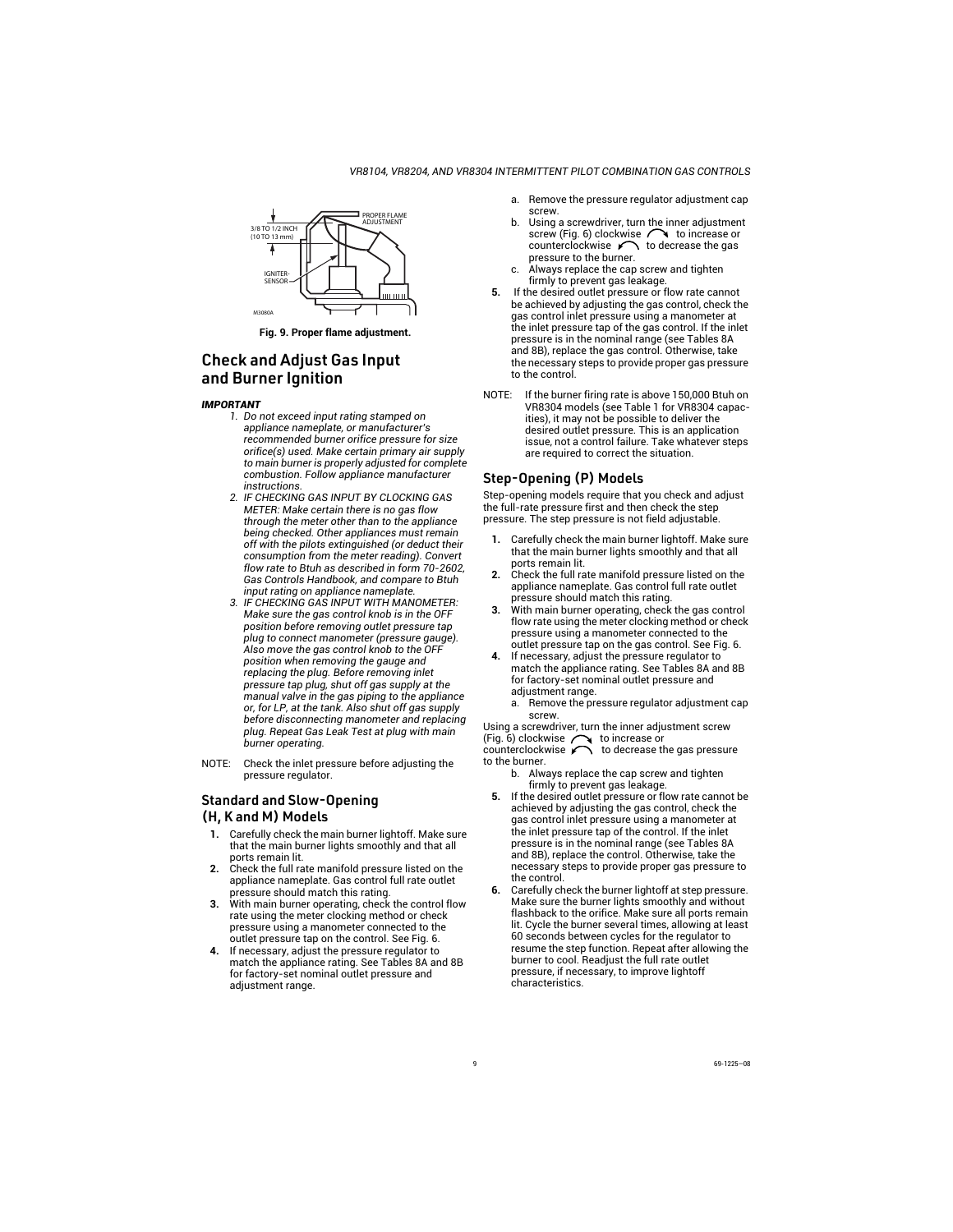## Two-Stage (Q) Models

Two-stage models require that you check and adjust both high and low pressure regulator settings. Twostage appliance operating sequences vary. Consult the appliance manufacturer instructions for the specific operating sequence and regulator adjustment procedure for the appliance in which the control is installed.

- **1.** Set appliance to operate on high.
- **2.** Carefully check the main burner lightoff. Make sure that the main burner lights smoothly and that all ports remain lit.
- **3.** Check the full rate (high) manifold pressure listed on the appliance nameplate for high pressure. The gas control full rate outlet pressure should match this rating.
- **4.** With main burner operating, check the gas control flow rate using the meter clocking method or check pressure using a manometer connected to the outlet pressure tap on the gas control. See Fig. 6.
- **5.** If necessary, adjust the high pressure regulator to match the appliance rating. See Tables 8A and 8B for factory-set nominal outlet pressure and adjustment range.
	- a. Remove the pressure regulator adjustment cap (Fig. 6).
	- b. Using a screwdriver, turn the inner adjustment screw for HI pressure clockwise  $\bigcap_{\text{} }$  to increase or counterclockwise  $\bigcap_{\text{} }$  to decrease the gas pressure to the burner.
- **6.** After high pressure has been checked, check low pressure regulation. Two-stage appliance operating sequences vary. Consult the appliance manufacturers instructions for the specific operating sequence and regulator adjustment procedure for the appliance in which the control is installed and for instructions on how to prevent the control from moving to high stage while checking the low pressure regulator setting.
- **7.** Check the low rate manifold pressure listed on the appliance nameplate. Gas control low rate outlet pressure should match this rating.
- **8.** With main burner operating, check the gas control flow rate as before (using the meter clocking method or check pressure using a manometer connected to the outlet pressure tap on the control).
- **9.** If necessary, adjust the low pressure regulator to match the appliance rating. See Tables 8A and 8B for factory-set nominal outlet pressure and adiustment range.

a. Remove the pressure regulator adjustment cap (Fig. 6).

Using a screwdriver, turn the inner adjustment screw for LO pressure clockwise  $\bigcap$  to increase or counterclockwise  $\curvearrowleft$  to decrease the gas pressure to the burner.

**10.** Once high and low pressure have been checked and adjusted, replace pressure regulator adjustment cap. If the desired outlet pressure or flow rate cannot be achieved by adjusting the gas control, check the control inlet pressure using a manometer at the inlet pressure tap of the control. If the inlet pressure is in the nominal range (see Tables 8A and 8B), replace the gas control. Otherwise, take the necessary steps to provide proper gas pressure to the control.

## Check Safety Shutdown Performance

**WARNING**

**Fire or Explosion Hazard. Can cause property damage, severe injury or death.**

Perform the safety shutdown test any time work is done on a gas system.

- NOTE: Read steps 1 through 7 before starting, and compare to the safety shutdown or safety lockout tests recommended for the intermittent pilot (IP) ignition module. Where different, use the procedure recommended for the module.
	- **1.** Turn off gas supply.<br>**2.** Set thermostat or com-
	- **2.** Set thermostat or controller above room temperature to call for heat.
	- **3.** Watch for ignition spark or for glow at hot surface igniter either immediately or following prepurge. See IP module specifications.
	- **4.** Time the length of the spark operation. See the IP module specifications.
	- **5.** After the module locks out, open the manual gas cock and make sure no gas is flowing to the pilot or main burner. With modules that continue to spark until the pilot lights or the system shuts down manually, the pilot should light when the manual gas control knob is opened.
	- **6.** Set the thermostat below room temperature and wait one minute.
	- **7.** Operate system through one complete cycle to make sure all controls operate properly.

|                   | <b>Nominal Inlet</b><br>Type of |                       | <b>Factory Set Nominal Outlet</b><br><b>Pressure</b> |                        | <b>Setting Range</b> |                                                  |
|-------------------|---------------------------------|-----------------------|------------------------------------------------------|------------------------|----------------------|--------------------------------------------------|
| <b>Model Type</b> | Gas                             | <b>Pressure Range</b> | Step                                                 | <b>Full Rate</b>       | <b>Step</b>          | <b>Full Rate</b>                                 |
| Standard,<br>Slow | <b>NAT</b>                      | 5.0 to 7.0            |                                                      | 3.5                    | -                    | 3.0 to 5.0                                       |
|                   | LP                              | 12.0 to 14.0          | -                                                    | 10.0                   | -                    | 8.0 to 12.0                                      |
| Step              | <b>NAT</b>                      | 5.0 to 7.0            | 0.9                                                  | 3.5                    | None                 | 0.7 to 1.7                                       |
|                   | LP                              | 12.0 to 14.0          | 2.2                                                  | 10.0                   | None                 | 1.4 to 5.5                                       |
| Two-Stage         | <b>NAT</b>                      | 5.0 to 7.0            | –                                                    | 1.7 Low<br>3.5 High    | –                    | $0.9$ to 3.0 Low <sup>a</sup><br>3.0 to 5.0 High |
|                   | LP                              | 12.0 to 14.0          | -                                                    | $4.9$ Low<br>10.0 High | -                    | 2.5 to 7.0 Low<br>8.0 to 11.0 High               |

#### **Table 8A. Pressure Regulator Specification Pressures (in. wc).**

<sup>a</sup> Low Fire setting range for VR8304Q 1/2 in. by 1/2 in. and 1/2 in. by 3.4 in. is 1.5 to 3.0 in. wc.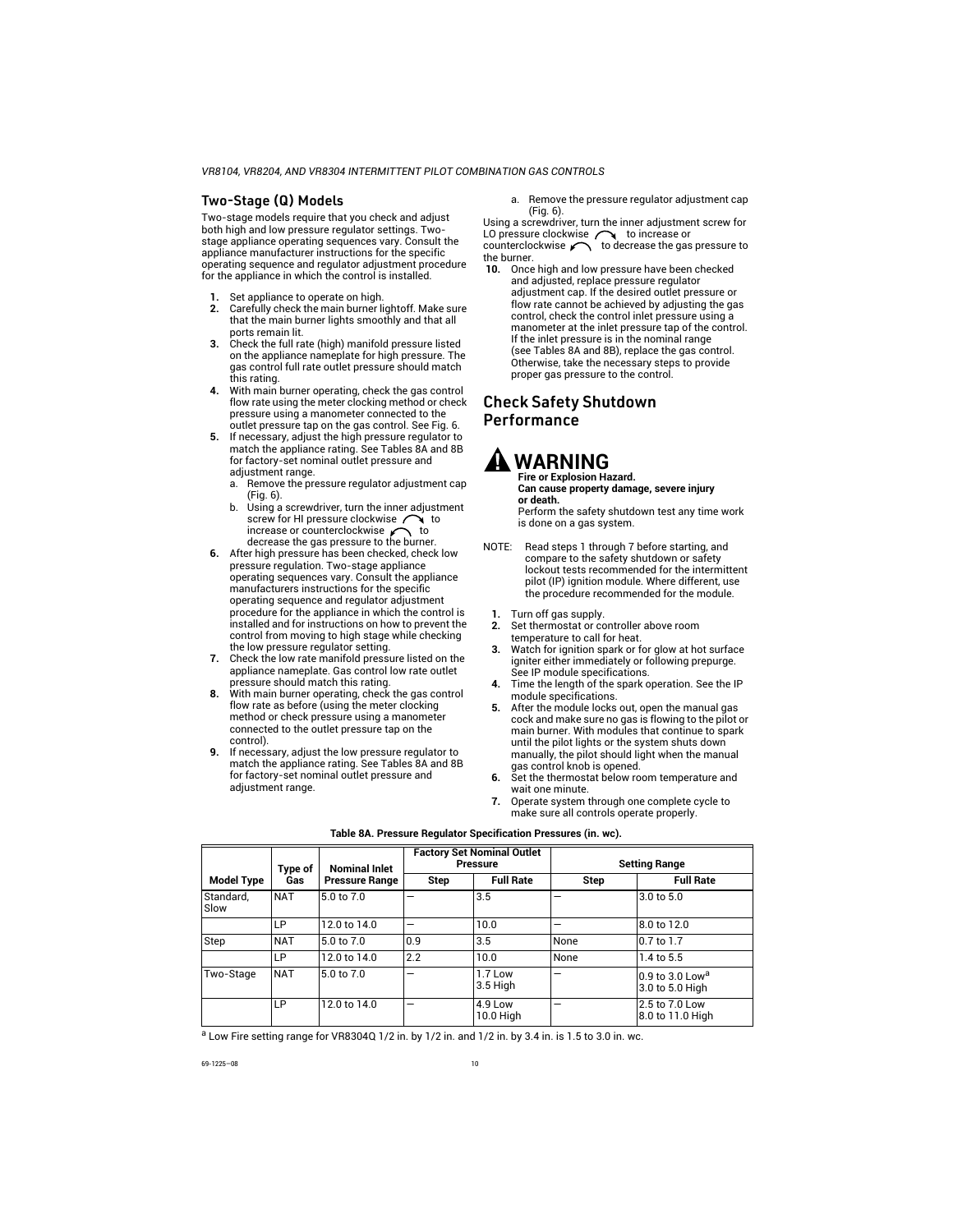#### *VR8104, VR8204, AND VR8304 INTERMITTENT PILOT COMBINATION GAS CONTROLS*

| <b>Model Type</b> | Type of    | <b>Nominal Inlet</b><br><b>Pressure Range</b> | <b>Factory Set Nominal Outlet</b><br><b>Pressure</b> |                        | <b>Setting Range</b> |                                                   |
|-------------------|------------|-----------------------------------------------|------------------------------------------------------|------------------------|----------------------|---------------------------------------------------|
|                   | Gas        |                                               | Step                                                 | <b>Full Rate</b>       | <b>Step</b>          | <b>Full Rate</b>                                  |
| Standard,<br>Slow | <b>NAT</b> | $1.2$ to $1.7$                                | -                                                    | 10.9                   |                      | 0.7 to 1.2                                        |
|                   | LP         | 2.9 to 3.9                                    | -                                                    | 2.5                    |                      | 2.0 to 3.0                                        |
| Step              | <b>NAT</b> | 1.2 to 1.7                                    | 0.2                                                  | 10.9                   | None                 | 0.17 to 0.48                                      |
|                   | LP         | 2.9 to 3.9                                    | 0.5                                                  | 2.5                    | None                 | 1.4 to 1.37                                       |
| Two-stage         | <b>NAT</b> | $1.2$ to $1.7$                                | -                                                    | 0.48 Low<br>$0.9$ High |                      | 0.22 to 0.75 Low <sup>a</sup><br>0.75 to 1.2 High |
|                   | LP         | 2.9 to 3.9                                    | –                                                    | $1.2$ Low<br>2.5 High  |                      | 0.6 to 1.8 Low<br>2.0 to 2.5 High                 |

#### **Table 8B. Pressure Regulator Specification Pressures (kPa).**

 $a$  Low Fire setting range for VR8304Q 1/2 in. by 1/2 in. and 1/2 in. by 3.4 in. is 0.37 to 0.75 kPa.

## Non-Regulating On-Off (U) Models

Non-regulating VR8204U Valves are designed for application in various parts of Europe where a separate, distinct, pressure regulator is required. The VR8204U is similar to the VR8204A in all other aspects and should be installed accordingly.

# **MAINTENANCE**

# **WARNING**

**Fire or Explosion Hazard. Can cause property damage, severe injury, or death.**

Do not disassemble the gas control; it contains no replaceable components. Attempted disassembly, repair, or cleaning can damage the control, resulting in gas leakage.

Regular preventive maintenance is important for applications in the commercial cooking and agricultural and industrial industries that place a heavy load on system controls because:

- In many such applications, particularly commercial cooking, the equipment operates 100,000 to 200,000 cycles per year. Such heavy cycling can wear out the gas control in one to two years.
- Exposure to water, dirt, chemicals and heat can damage the gas control and shut down the control system.

The maintenance program should include regular checkout of the control as outlined in the Startup and Checkout section, and the control system as described in the appliance manufacturer literature.

Maintenance frequency must be determined individually for each application. Some considerations are:

- Cycling frequency. Appliances that may cycle 20,000 times annually should be checked monthly.
- Intermittent use. Appliances that are used seasonally should be checked before shutdown and again before the next use.
- Consequence of unexpected shutdown. Where the cost of an unexpected shutdown would be high, the system should be checked more often.

• Dusty, wet, or corrosive environments. Since these environments can cause the gas control to deteriorate more rapidly, the system should be checked more often.

The system should be replaced if:

- It does not perform properly on checkout or troubleshooting.
- The gas control is likely to have operated for more than 200,000 cycles.
- The control is wet or looks as if it has been wet.

# **SERVICE**

# **WARNING**

**Fire or Explosion Hazard. Can cause property damage, severe injury or death.**

Do not disassemble the control; it contains no replaceable components. Attempted disassembly, repair, or cleaning can damage the gas control, resulting in gas leakage.

#### **CAUTION Equipment Damage.**

**Can burn out valve coil terminals.** Never apply a jumper across (or short) the valve coil terminals, even temporarily.

After servicing, verify proper system operation.

## If Main Burner Does Not Come On With Call For Heat

- **1.** Confirm the gas control knob is in the ON position.
- **2.** Adjust thermostat several degrees above room temperature.
- **3.** Using ac voltmeter, check for 24V at gas control: • If pilot lights, measure across MV/PV and MV.
	- If pilot does not light, measure across MV/PV and PV before safety lockout occurs.
- **4.** If voltage is incorrect or not present, check control circuit for proper operation.
- **5.** If 24V is present, replace gas control.